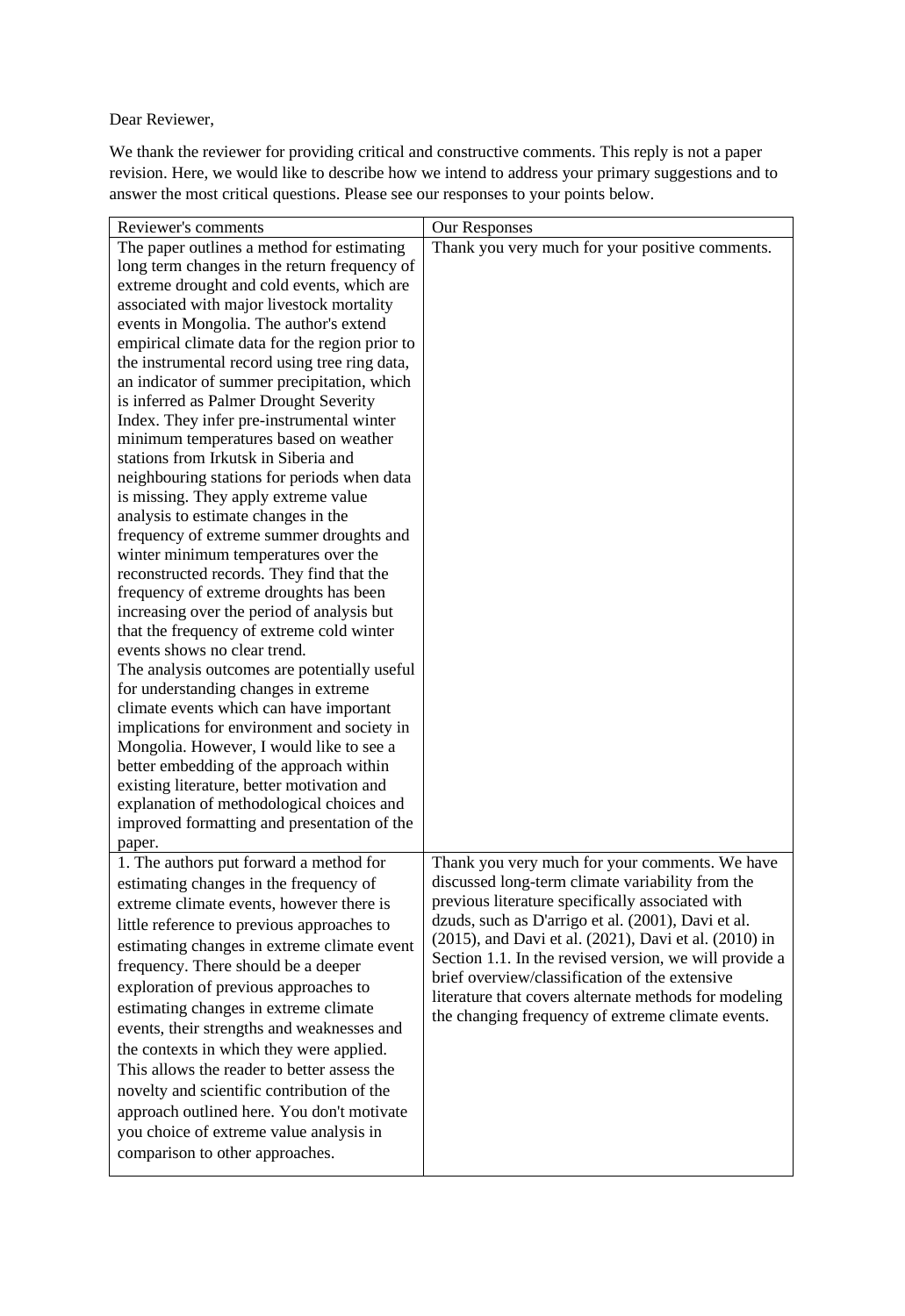| Mongolia's climate characteristics, following Cohen<br>et al. (2010), Iijima and Hori (2018), Munkhjargal et<br>al. (2020), and He et al. (2017), among others. A<br>brief discussion of the dynamics of the summer<br>atmospheric moisture transport and the winter<br>jetstream as related to the precipitation and<br>temperature and to the AO will be added in the<br>revised version of the paper.                                   |
|--------------------------------------------------------------------------------------------------------------------------------------------------------------------------------------------------------------------------------------------------------------------------------------------------------------------------------------------------------------------------------------------------------------------------------------------|
| The BIC and AIC are standard information-theoretic<br>criteria whose relative magnitudes allow one to<br>choose one model over another. We will add a note<br>as to their interpretation in the revised version.                                                                                                                                                                                                                           |
| We are using original values, not smoothed values.<br>We showed the lowess smooth lines because we<br>wanted to show potential PDSI data trends to<br>explore hidden trends without assuming any                                                                                                                                                                                                                                           |
| Thank you very much for commenting on the<br>critical point. We agree with you that the estimation                                                                                                                                                                                                                                                                                                                                         |
| of the frequency at which two events co-occur and if<br>it has changed over time are of interest to the<br>community. Begzsuren et al. (2004) examined the<br>co-occurrence of these extreme events by using 51<br>years of observational data. They identify that<br>mortality rates are highest in <i>combined</i> drought and<br>dzuds years than those with dzuds or drought alone.<br>We will add this and/or related analysis in the |
| We have used the Siberian (Irkutsk) dataset (1820-<br>2016) because it covers the periods when there exist                                                                                                                                                                                                                                                                                                                                 |
| no high-resolution gridded climate datasets.                                                                                                                                                                                                                                                                                                                                                                                               |
| Existing studies, such as Munkhjargal et al. (2020),<br>Iijima et al. $(2018)$ , and He $(2017)$ , suggest the<br>winter temperatures between Mongolia and Siberia<br>are correlated spatially.                                                                                                                                                                                                                                            |
|                                                                                                                                                                                                                                                                                                                                                                                                                                            |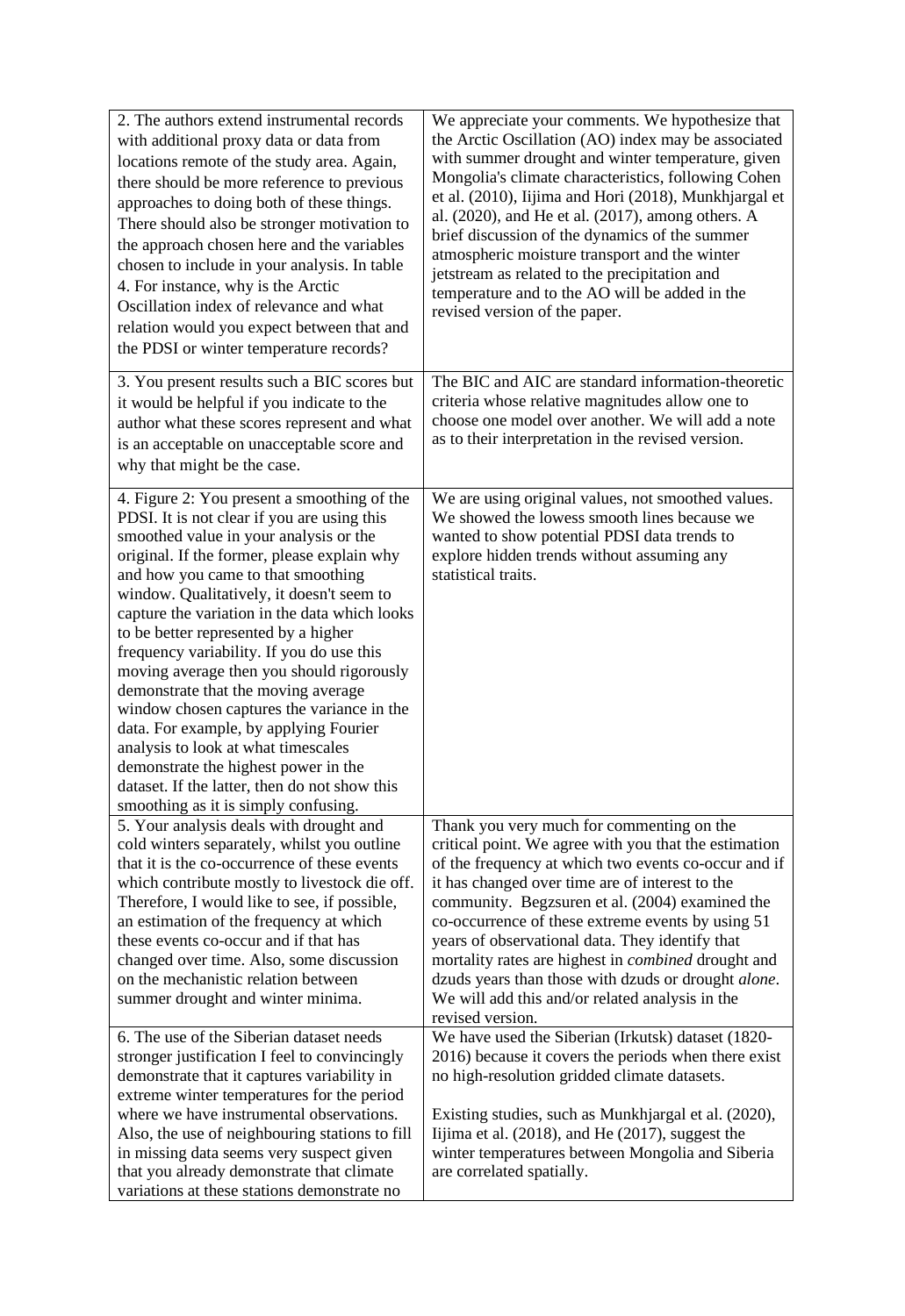| significant statistical relation with climate in | We did not use Irkutsk data to fill in the missing   |
|--------------------------------------------------|------------------------------------------------------|
|                                                  |                                                      |
| Mongolia. Please justify this better.            | data of Mongolia. We have included it as one         |
|                                                  | variable in the statistical analysis of GEV and GPD. |
|                                                  | What we imputed/filled in missing values are for the |
|                                                  | Irkutsk data itself. We did so by using pattern      |
|                                                  | matching methods, by Gibbs sampling using            |
|                                                  | predictive mean matching method (Van Buuren and      |
|                                                  | Groothuis-Oudshoorn, 2011).                          |
| 7. I would play down discussion of risk          | We will revise the paper to connect to prior related |
| analysis and insurance in your paper. You        | work on dzud insurance that would be informed by     |
| don't really address those questions so don't    | our analysis, and also elaborate on how the          |
| oversell. Also, it I don't see how this          | information on the summer drought could act as an    |
| method provides an early warning signal.         | early warning signal using our model. Thanks for     |
| Maybe if you address the point above it can.     | raising this issue                                   |
| 8. Some figure axes miss units                   | Thank you very much for pointing out these. We       |
|                                                  | will adequately address this when we revise the      |
|                                                  | manuscript.                                          |
| 9. General formatting, presentation, figure      | We will adequately address this when we revise the   |
| and table design, section numbering should       | manuscript.                                          |
| be improved.                                     |                                                      |

## **Reference**

Begzsuren, S., Ellis, J. E., Ojima, D. S., Coughenour, M. B., & Chuluun, T. (2004). Livestock responses to droughts and severe winter weather in the Gobi Three Beauty National Park, Mongolia. Journal of Arid environments, 59(4), 785-796.

Cohen, J., Foster, J., Barlow, M., Saito, K., & Jones, J. (2010). Winter 2009–2010: A case study of an extreme Arctic Oscillation event. Geophysical Research Letters, 37(17).

D'Arrigo, R., Jacoby, G., Frank, D., Pederson, N., Cook, E., Buckley, B., Nachin, B., Mijiddorj, R., and Dugarjav, C.: 1738 years of Mongolian temperature variability inferred from a tree‐ring width chronology of Siberian pine, Geophysical Research Letters, 28, 543-546, 2001.

Davi, N., Jacoby, G., Fang, K., Li, J., D'Arrigo, R., Baatarbileg, N., and Robinson, D.: Reconstructing drought variability for Mongolia based on a large – scale tree ring network: 1520–1993, Journal of Geophysical Research: Atmospheres, 115, 2010.

Davi, N. K., D'Arrigo, R., Jacoby, G., Cook, E. R., Anchukaitis, K., Nachin, B., Rao, M. P., and Leland, C.: A long-term context (931–2005 CE) for rapid warming over Central Asia, Quaternary Science Reviews, 121, 89-97, 2015.

Davi, N. K., Rao, M., Wilson, R., Andreu <sup>-</sup> Hayles, L., Oelkers, R., D'Arrigo, R., Nachin, B.,

Buckley, B., Pederson, N., and Leland, C.: Accelerated Recent Warming and Temperature Variability over the Past Eight Centuries in the Central Asian Altai from Blue Intensity in Tree Rings, Geophysical Research Letters, e2021GL092933, 2021

He, S., Gao, Y., Li, F., Wang, H., & He, Y. (2017). Impact of Arctic Oscillation on the East Asian climate: A review. Earth-Science Reviews, 164, 48-62.

Iijima, Y., & Hori, M. E. (2018). Cold air formation and advection over Eurasia during "dzud" cold disaster winters in Mongolia. Natural Hazards, 92(1), 45-56.